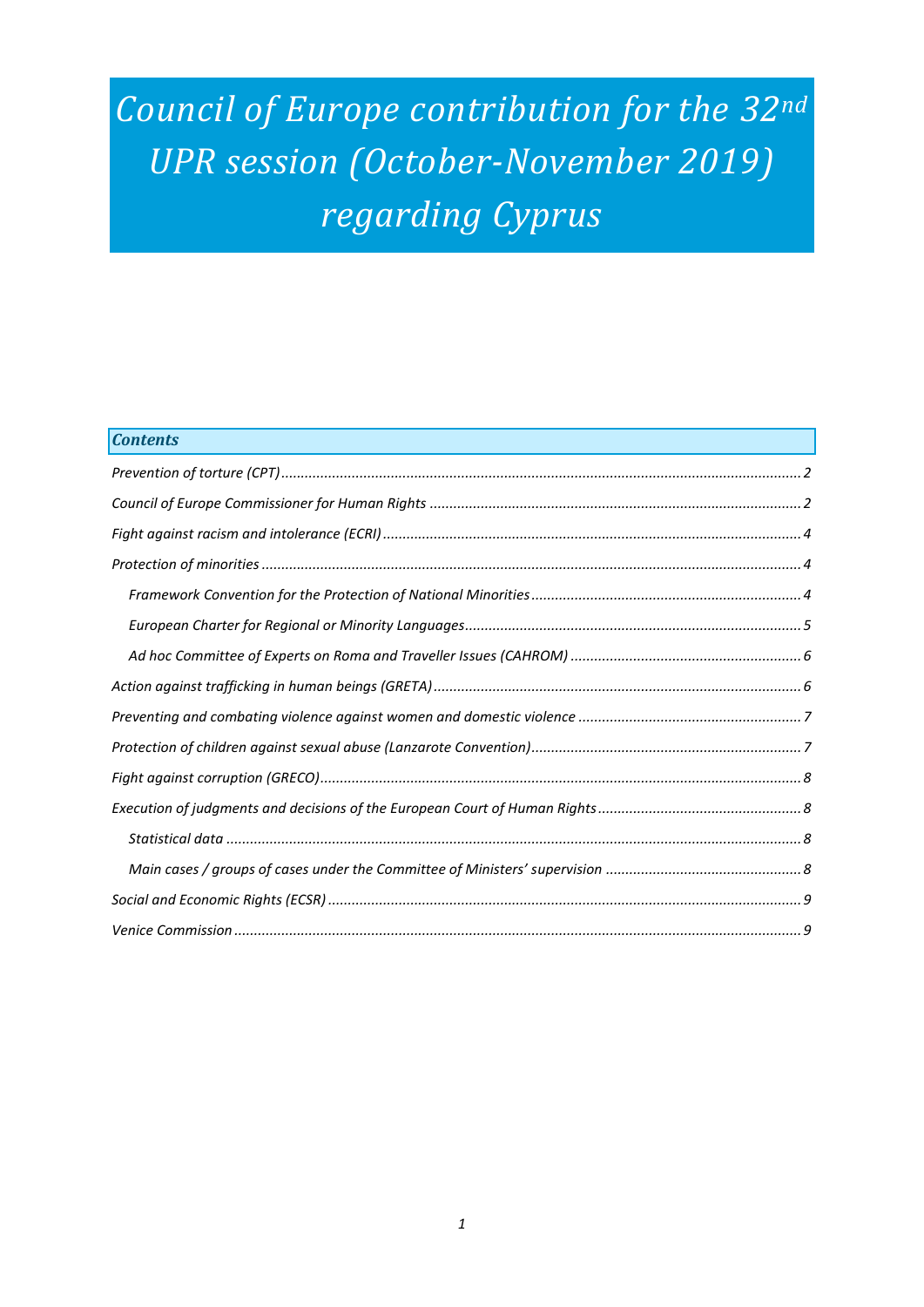#### <span id="page-1-0"></span>*Prevention of torture (CPT)*

*The 'European Committee for the Prevention of Torture and Inhuman or Degrading Treatment or Punishment' organises country visits in order to visit places of detention to assess how persons deprived of their liberty are treated. After each visit, the CPT sends a detailed report to the State concerned. This report includes the CPT's findings, and its recommendations, comments and requests for information.*

*2017 periodic visit*

*The [CPT's report](https://rm.coe.int/16807bf7b4)*



#### *[Executive summary of the report](https://rm.coe.int/16807bf7b5)*



#### *[The Government's response](https://rm.coe.int/16807bf99a)*



*News flash on the publication of the report and response for a brief summary: <https://www.coe.int/en/web/cpt/-/anti-torture-committee-publishes-report-on-its-visit-to-cyprus>*

#### <span id="page-1-1"></span>*Council of Europe Commissioner for Human Rights*

*The Commissioner for Human Rights is an independent and impartial non-judicial institution established by Council of Europe to promote awareness of and respect for human rights in the 47 Council of Europe member States.*

On 10 November 2016, the Commissioner published a [letter](https://rm.coe.int/16806db78d) he had sent on 26 October 2016 to Mr Costas Clerides, Attorney General of Cyprus, concerning the protection of the human rights of unaccompanied migrant children. The Commissioner noted that guardianship and legal representation of unaccompanied migrant children is provided by the Social Welfare Services, which lack the necessary expertise for providing proper legal advice. Therefore, if there is a need for legal assistance in these cases this is requested from the Attorney General's Office, which, as the sole legal adviser of all government departments, also represents state services in court. The Commissioner stressed that this practice raises serious issues of independence and impartiality of legal assistance and representation, especially in cases where unaccompanied migrant children seek judicial review of decisions issued by state services such as the Asylum Service or the Refugee Reviewing Authority.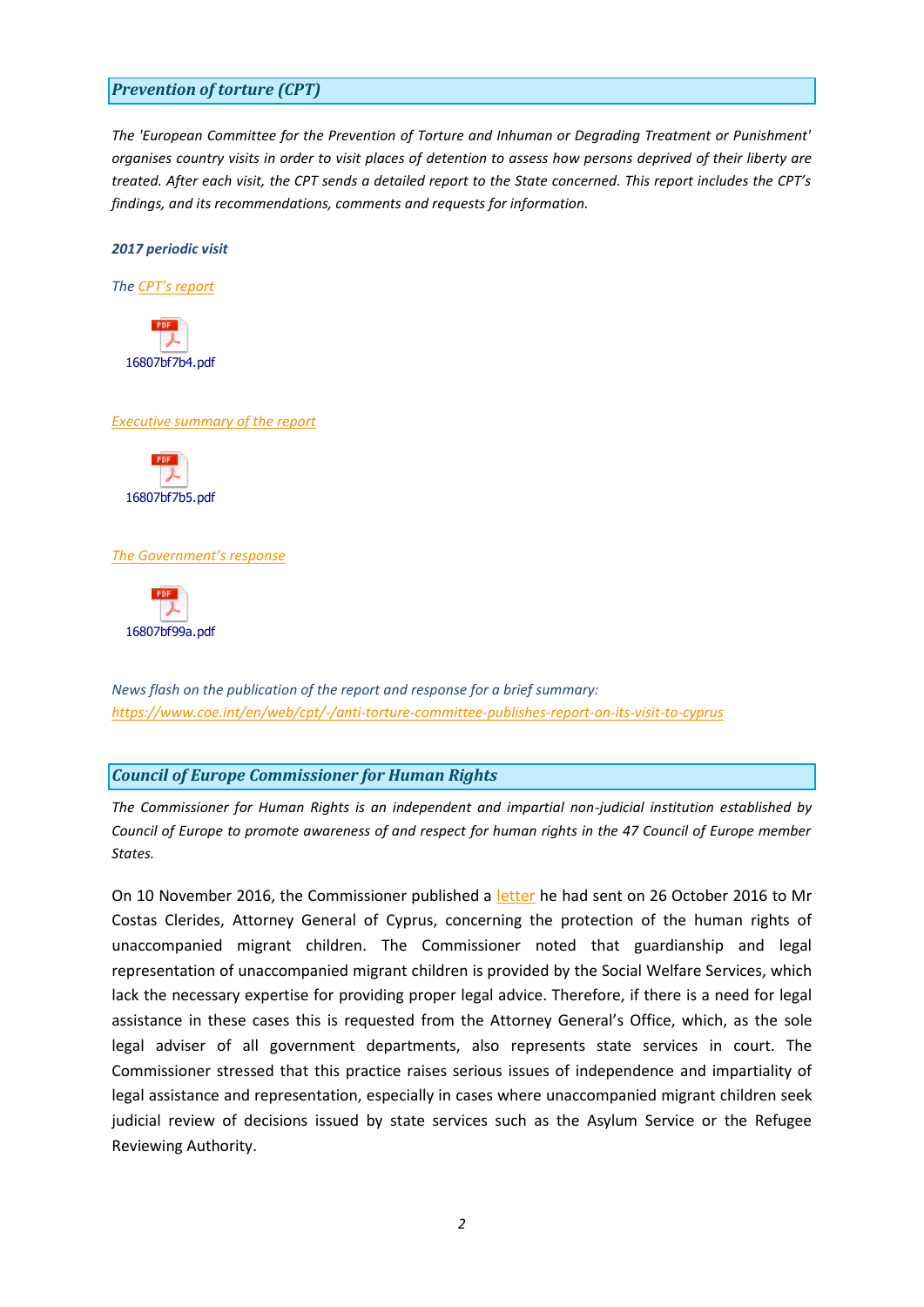The Commissioner welcomed the fact that, further to the adoption of a recent amendment to the Refugee Law, there is now also a possibility for these children to be represented before courts by the Commissioner for Children's Rights. However, the involvement of the Commissioner for Children's Rights in the legal representation of unaccompanied migrant children concerns only court proceedings, excluding non-judicial asylum proceedings. In addition, the decision whether or not to involve the Commissioner for Children's Rights in the representation of unaccompanied migrant children before courts is taken by the Social Welfare Services who retain a general discretionary power.

On 31 March 2016, the Commissioner published a [report](https://rm.coe.int/ref/CommDH(2016)16) following his visit to Cyprus from 7 to 11 December 2015. The report focused on the protection of the human rights of immigrants and asylum seekers, and on the impact of the economic crisis on the enjoyment of human rights, in particular by women, children and older persons.

As regards the first issue, the Commissioner stressed that, despite some progress made in immigration law and policy, the asylum system in Cyprus still suffers from a number of shortcomings that need to be urgently redressed. Whilst welcoming some positive developments, such as the increase of refugee status recognition rates and the end of the practice of detaining Syrian asylum seekers, the Commissioner recommended remedying the long-standing problems of the asylum system, including lengthy procedures, limited access to legal aid and the risk of deportation before the final determination of asylum claims.

The Commissioner expressed his concern about the widespread use of lengthy detention for failed asylum seekers and for other migrants and the practice of re-arresting and re-detaining them and urged the Cypriot authorities to end the practice of detaining migrants, including asylum seekers, for whom there is no reasonable prospect of deportation. Cyprus was also called on to improve the identification procedure of particularly vulnerable migrants, such as unaccompanied children, adopt a multidisciplinary approach to determining the age of migrants, ease family reunification rules and improve the reception system for asylum seekers with families and children.

Concerned about the existence of many obstacles to migrants' integration, the Commissioner invited Cyprus to invest more in the social cohesion and integration of migrants by enhancing, in particular, their access to education, employment, health services and political participation. He highlighted the importance, in this context, of effectively fighting and sanctioning hate speech and other forms of hate crime targeting migrants and called on Cyprus to prevent statelessness and improve migrants' access to citizenship.

As regards trafficking in human beings, the Commissioner welcomed Cyprus' efforts and progress made in this domain. However, he underscored the need to take more resolute action in this field and invited Cyprus to continue the supervision of private employment agencies, to improve the identification of trafficked people and to provide more adequate accommodation and social aid to these persons.

Lastly, as regards austerity measures, the Commissioner recommended paying more attention to the impact that these measures have had on large strata of society, in particular children, women, older persons, single-parent households and migrant families. Whilst welcoming the Guaranteed Minimum Income scheme, he called on the authorities to improve its implementation and to take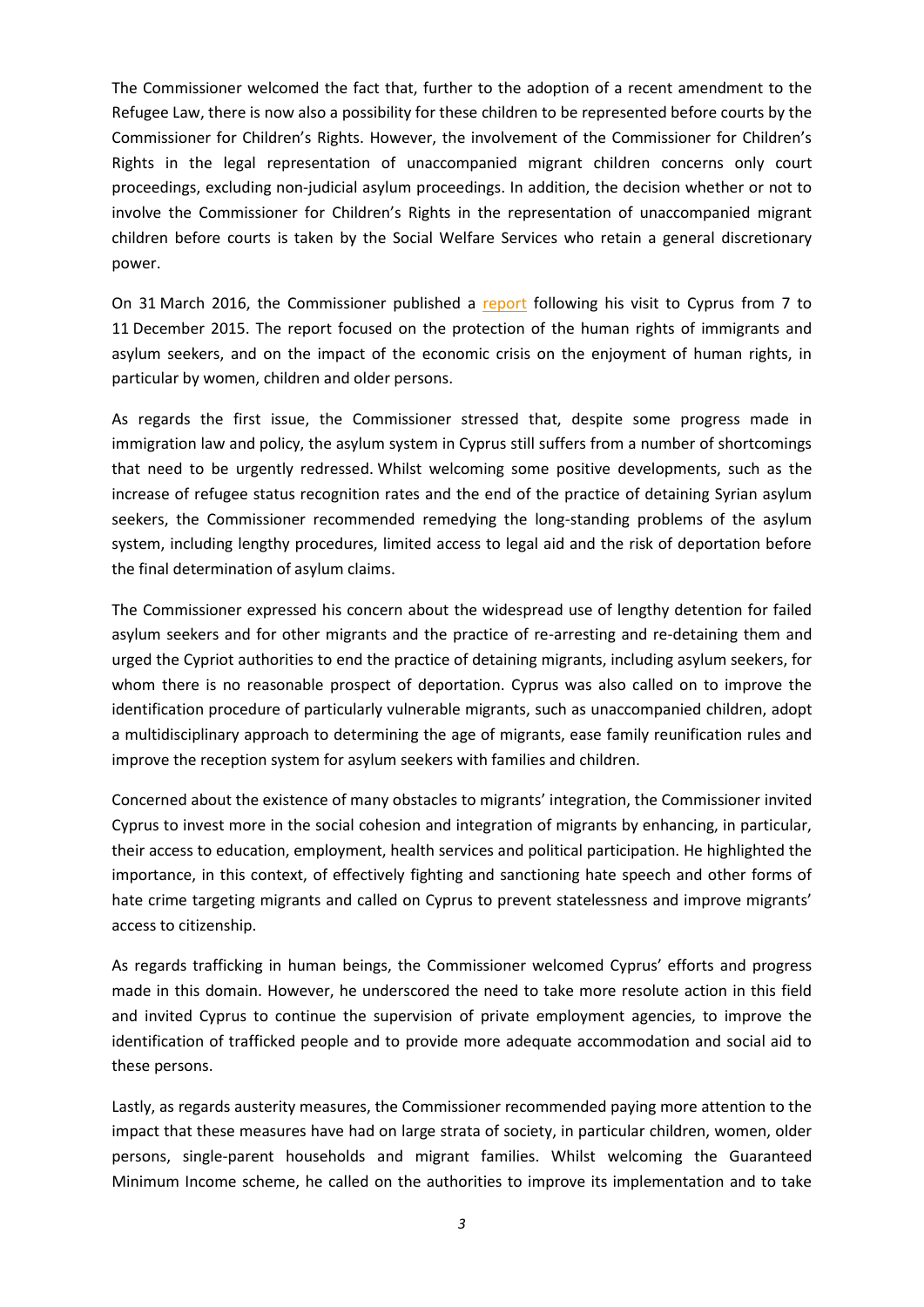more effective measures to reverse the worrying increase in child poverty. He also stressed the need for a thorough human rights impact assessment of budgetary restrictions, making sure that these cuts do not adversely affect access to vital sectors of life, such as education, employment and health care.

The report is available on the Commissioner's website, along with the authorities' [comments.](https://rm.coe.int/ref/CommDH/GovRep(2016)12)



# <span id="page-3-0"></span>*Fight against racism and intolerance (ECRI)*

*The European Commission against Racism and Intolerance [\(ECRI\)](http://www.coe.int/t/dghl/monitoring/ecri/default_en.asp) is a human rights body of the Council of Europe, composed of independent experts, which monitors problems of racism, xenophobia, antisemitism, intolerance and discrimination on grounds such as "race", national/ethnic origin, colour, citizenship, religion and language. It prepares reports and issues recommendations to member States, in which its findings, along with recommendations are published. These reports are drawn up after a contact visit to the country in question and a confidential dialogue with the national authorities. The country monitoring takes place in fiveyear cycles. As part of the fourth round of ECRI's monitoring work, a new process of interim follow-up has been introduced with respect to a small number of specific recommendations made in each of ECRI's country reports.*

As part of ECRI's ongoing country monitoring work, ECRI adopted its Fifth report on Cyprus on 17 March 2016:

#### <https://www.coe.int/t/dghl/monitoring/ecri/Country-by-country/Cyprus/CYP-CbC-V-2016-018-ENG.pdf>



#### <span id="page-3-1"></span>*Protection of minorities*

#### <span id="page-3-2"></span>*Framework Convention for the Protection of National Minorities*

*The monitoring procedure for this convention requires each state party to submit a report within one year following the entry into force of the Framework Convention and additional reports every five subsequent years. State reports are examined by the [Advisory Committee,](http://www.coe.int/en/web/minorities/monitoring) a body composed of 18 independent experts responsible for adopting country-specific opinions. These opinions, on which States Parties have an opportunity to comment, are meant to advise the Committee of Ministers in the preparation of its resolutions, containing conclusions and recommendations to the State concerned.* 

The Advisory Committee on the Framework Convention adopted the 4th Opinion in respect of Cyprus on 18 March 2015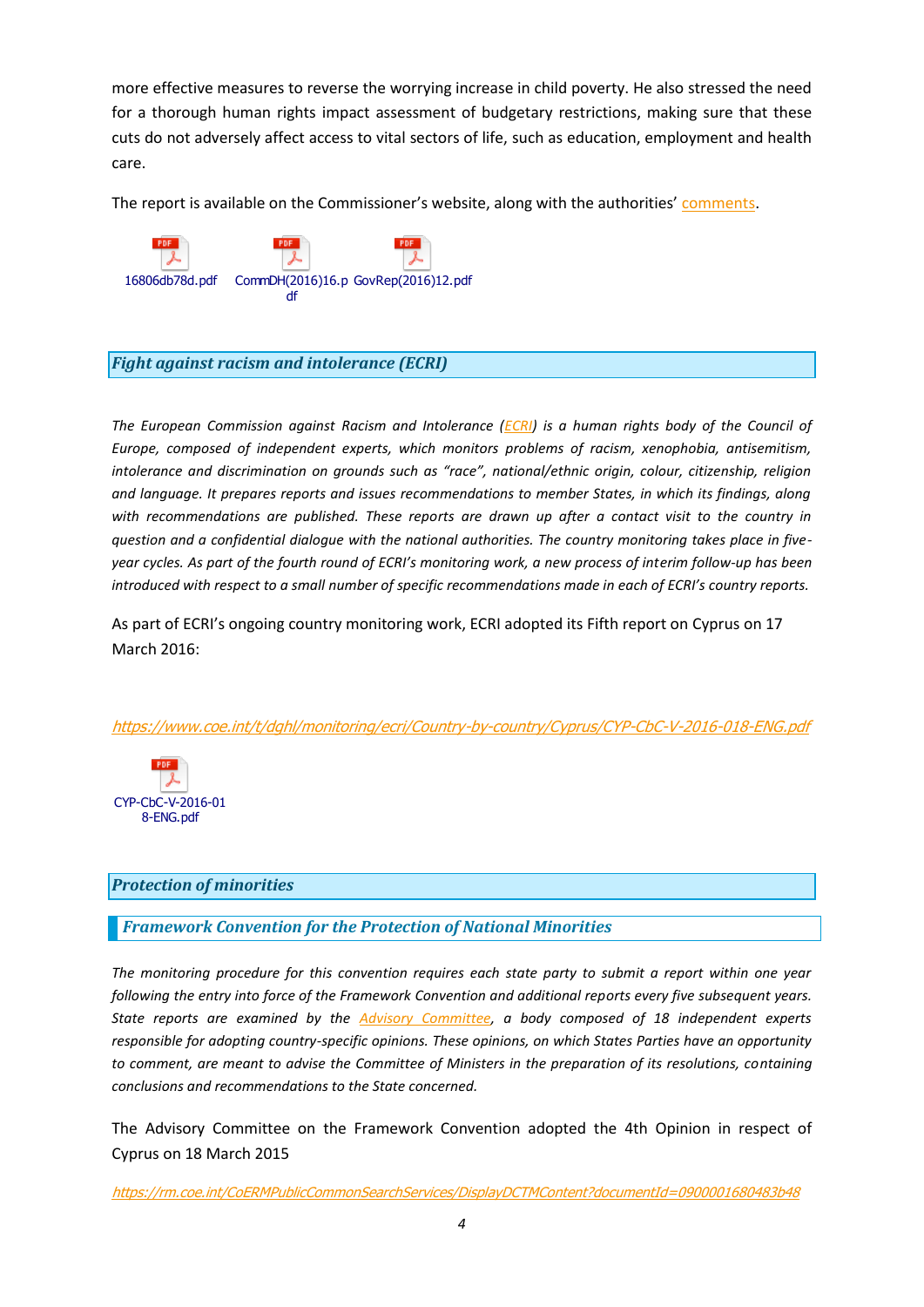

Resolution CM/ResCMN(2016)8 on the implementation of the Framework Convention for the Protection on National Minorities by Cyprus was adopted by the Committee of Ministers on 11 May 2016 at the 1256th meeting of the Ministers' Deputies

[https://search.coe.int/cm/Pages/result\\_details.aspx?ObjectId=090000168064ecd7](https://search.coe.int/cm/Pages/result_details.aspx?ObjectId=090000168064ecd7)



# <span id="page-4-0"></span>*European Charter for Regional or Minority Languages*

*The [Charter's monitoring procedure](http://www.coe.int/t/dg4/education/minlang/Report/) is based on state reports, as each State Party is required to present its first report within the year following the entry into force of the Charter with respect to the Party concerned. The subsequent reports are presented at three-yearly intervals. A committee of independent experts examines the state's periodical report and addresses an evaluation report to the Committee of Ministers, including proposals*  for recommendations.

Cyprus submitted its 5<sup>th</sup> periodical [report](https://rm.coe.int/CoERMPublicCommonSearchServices/DisplayDCTMContent?documentId=09000016806d8cde) in January 2017. The Committee of Experts adopted its [evaluation report](https://search.coe.int/cm/Pages/result_details.aspx?ObjectID=090000168078b249) on Cyprus in November 2017 and the corresponding Committee of Ministers' [recommendations](https://search.coe.int/cm/Pages/result_details.aspx?ObjectID=09000016807b4266) were adopted in April 2018.

The Charter applies, in Cyprus, to the Armenian and Cypriot Maronite Arabic languages. The Committee of Experts' evaluation report highlights that the overall atmosphere in Cyprus with regard to these minority languages is very positive. Despite budgetary constraints, the implementation of the Charter has improved. Cultural activities in Armenian and Cypriot Maronite Arabic show that there is an interest from the speakers in promoting their languages. In general, the authorities support these activities. The authorities have also taken measures to raise awareness in Cypriot society about the Armenian and Maronite minorities. Both minorities have a Representative seat in the parliament.

The Committee of Experts confirms its readiness to work together with Cyprus to ensure the application of the Charter in all areas where there are sufficient numbers of speakers of regional or minority languages and appreciates the Cypriot authorities' willingness to work on further developments in this field.

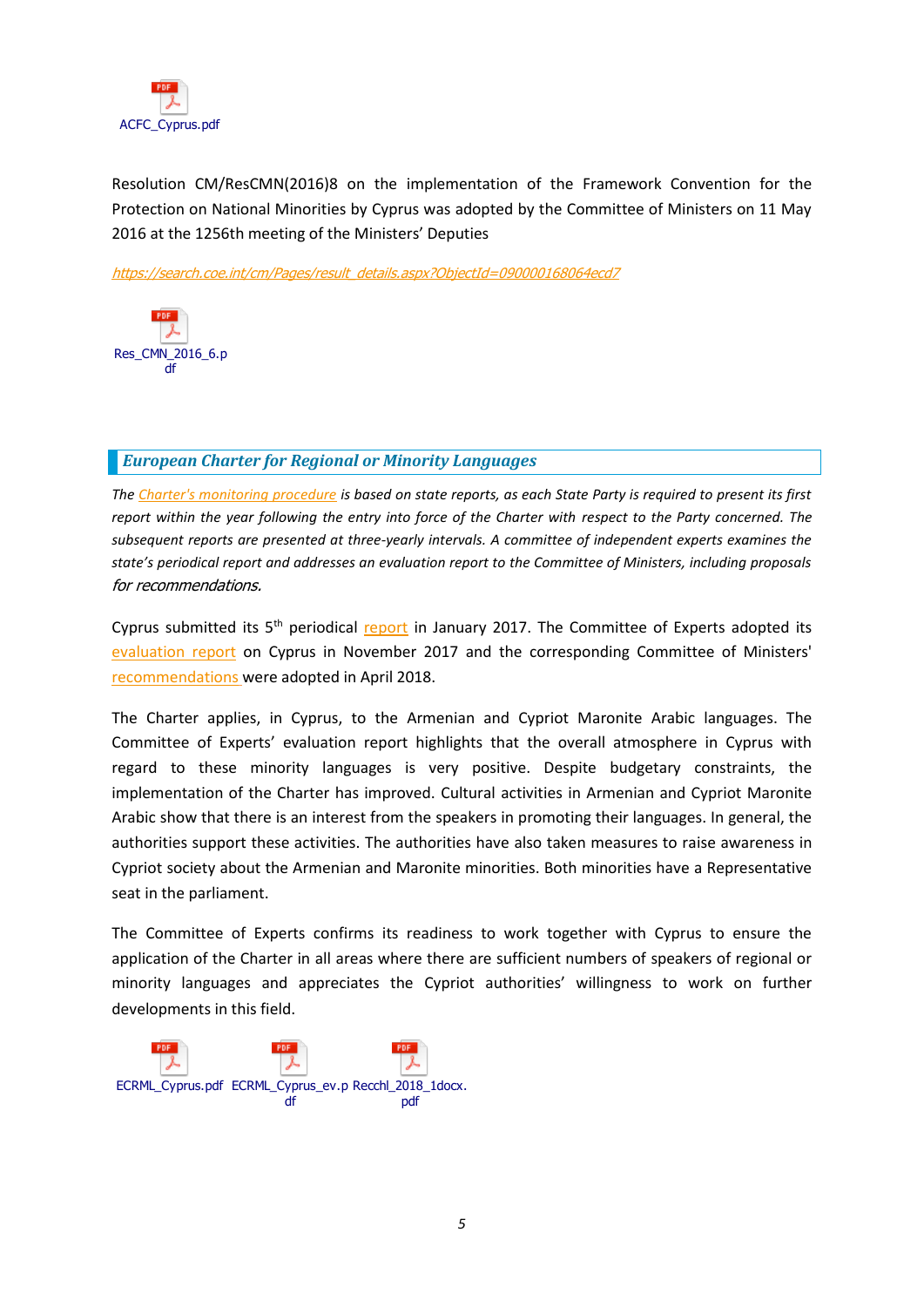# <span id="page-5-0"></span>*Ad hoc Committee of Experts on Roma and Traveller Issues (CAHROM)*

*Following the High-Level meeting, intergovernmental work on Roma issues has been upgraded: on 16 February 2011 the Ministers Deputies adopted terms of reference for a new Committee of Experts (CAHROM) to be answerable directly to the Committee of Ministers. The [terms of reference](http://rm.coe.int/cahrom-2017-28-en-final-terms-of-reference-2018-2019/168077dc8a) - which have been renewed by the Ministers Deputies for the years 2018-2019 - place emphasis on the analysis and evaluation of the implementation of national policies and thematic exchanges of experience and good practices. European Union institutions, international organisations, the European Roma and Travellers Forum and other relevant (Roma and Traveller) organisations are associated as observers to the CAHROM.*

No information. Cyprus has appointed a CAHROM member but has not participated in any CAHROM plenary meetings or CAHROM thematic visits.

## <span id="page-5-1"></span>*Action against trafficking in human beings (GRETA)*

*The Council of Europe Convention on Action against Trafficking in Human Beings was adopted by the Committee of Ministers of the Council of Europe on 3 May 2005, following a series of other initiatives by the Council of Europe in the field of combating trafficking in human beings. The Convention entered into force on 1 February 2008, following its 10th ratification. While building on existing international instruments, the Convention goes beyond the minimum standards agreed upon in them and strengthens the protection afforded to victims.*

*The Convention has a comprehensive scope of application, encompassing all forms of trafficking (whether national or transnational, linked or not linked to organised crime) and taking in all persons who are victims of trafficking (women, men or children). The forms of exploitation covered by the Convention are, at a minimum, sexual exploitation, forced labour or services, slavery or practices similar to slavery, servitude and the removal of organs.*

*The main added value of the Convention is its human rights perspective and focus on victim protection. Its Preamble defines trafficking in human beings as a violation of human rights and an offence to the dignity and integrity of the human being. The Convention provides for a series of rights for victims of trafficking, in particular the right to be identified as a victim, to be protected and assisted, to be given a recovery and reflection period of at least 30 days, to be granted a renewable residence permit, and to receive compensation for the damages suffered.*

*Another important added value of the Convention is the monitoring system set up to supervise the implementation of the obligations contained in it, which consists of two pillars: the Group of Experts on Action against Trafficking in Human Beings (GRETA) and the Committee of the Parties.*

*The Convention is not restricted to Council of Europe member states; non-members states and the European Union also have the possibility of becoming Party to the Convention.*

#### **GRETA's page on Cyprus:** *<http://www.coe.int/en/web/anti-human-trafficking/cyprus>*

In the context of the  $2^{nd}$  evaluation round, the following documents are available on Cyprus:

- *[Government's Reply to GRETA's Questionnaire](http://rm.coe.int/CoERMPublicCommonSearchServices/DisplayDCTMContent?documentId=0900001680631b98)*, published 11 February 2015
- *[GRETA Report and Government's Comments](http://rm.coe.int/greta-2015-20-fgr-cyp-w-cmts-en/168078e556)*, published 6 November 2015
- *[Recommendation of the Committee of the Parties](http://rm.coe.int/CoERMPublicCommonSearchServices/DisplayDCTMContent?documentId=0900001680631b92)*, adopted 30 November 2015
- *[Government's Reply to Committee of the Parties Recommendation](http://rm.coe.int/doc/09000016806fd4a3)*, received 12 December 2016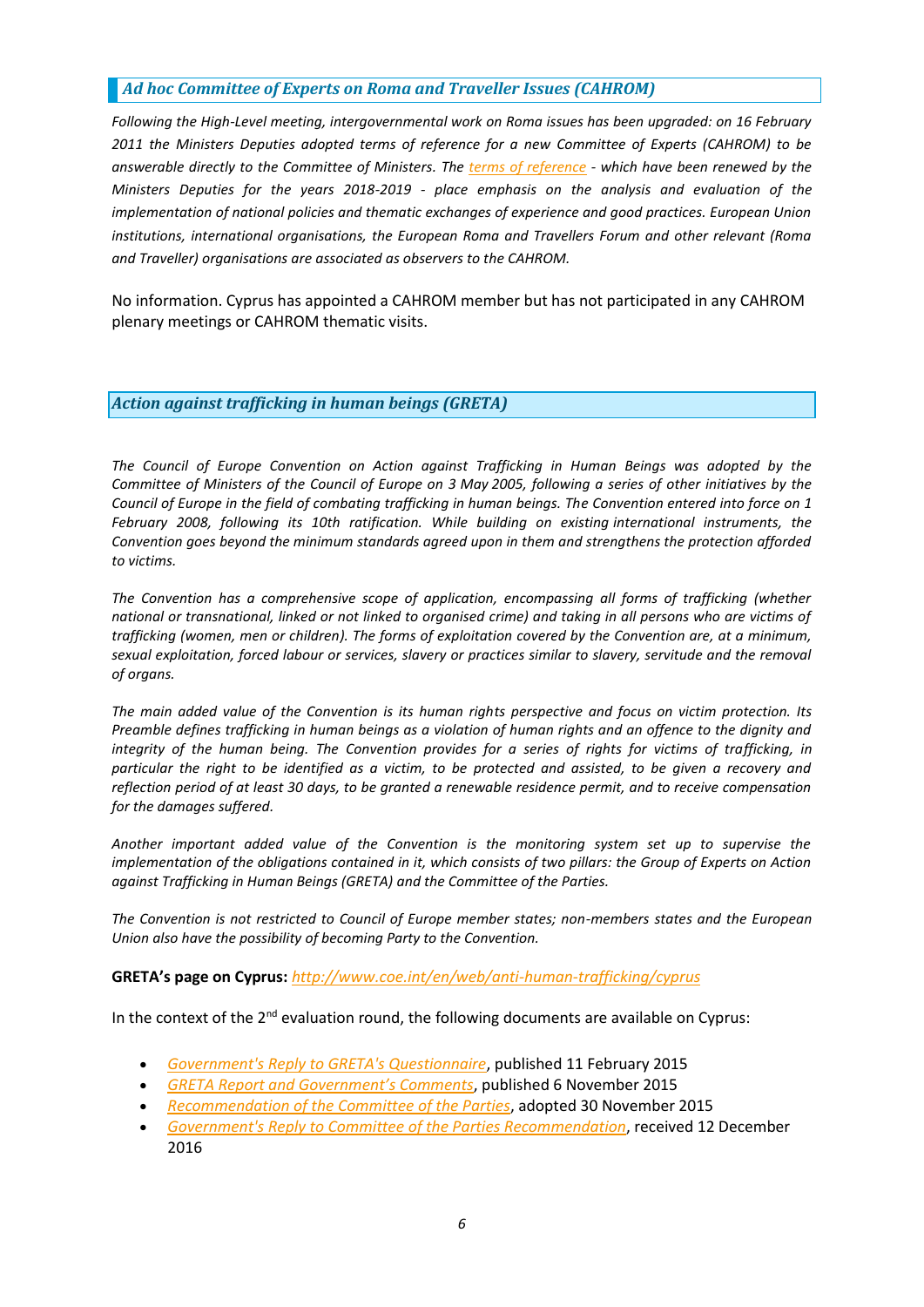

#### <span id="page-6-0"></span>*Preventing and combating violence against women and domestic violence*

*The Council of Europe Convention on preventing and Combating violence against women and domestic violence [\(Istanbul Convention,](http://www.coe.int/en/web/istanbul-convention/evaluation) CETS No. 210) provides for two types of monitoring procedures: a country-by-country evaluation procedure and a special inquiry procedure in exceptional cases where action is required to prevent a serious, massive or persistent pattern of any acts of violence covered by the Convention. [GREVIO,](http://www.coe.int/en/web/istanbul-convention/grevio) the Group of Experts on Action against violence against women and domestic violence, is the independent body responsible for monitoring the implementation of CETS No. 210. GREVIO launched its first evaluation procedure in spring 2016, after adopting a questionnaire on legislative and other measures giving effect to the Istanbul Convention.*

Cyprus deposited its instrument of ratification of the Istanbul Convention on 10 November 2017. Following the evaluation order established by GREVIO, the evaluation process in respect of Cyprus is planned to start on 2020, when GREVIO's questionnaire will be sent to the authorities of this country.

## <span id="page-6-1"></span>*Protection of children against sexual abuse (Lanzarote Convention)*

*The Council of Europe Convention on Protection of Children against Sexual Exploitation and Sexual Abuse, also known as "[the Lanzarote Convention](https://www.coe.int/en/web/children/lanzarote-convention)", requires criminalisation of all kinds of sexual offences against children. It sets out that states in Europe and beyond shall adopt specific legislation and take measures to prevent sexual violence, to protect child victims and to prosecute perpetrators.*

*The "Lanzarote Committee" (i.e. the Committee of the Parties to the Convention on the Protection of Children against Sexual Exploitation and Sexual Abuse) is the body established to monitor whether Parties effectively implement the Lanzarote Convention. To do so, the Committee evaluates the information which has been provided by the national authorities and other sources in their replies to questionnaires developed by the Committee itself. This monitoring procedure is divided by rounds, each round concerning a theme; starting with sexual abuse in the circle of trust.*

As to the 1st monitoring round on the "Protection of children against sexual exploitation and sexual abuse in the circle of trust", Cyprus was not assessed as it was not yet a Party to the Convention when the round was launched.

As regards the urgent monitoring round on "Protecting children affected by the refugee crisis from sexual exploitation and sexual abuse", Cyprus (as well as the other 39 parties covered by the round) received the following 5 "urge recommendations":

 urges Parties in line with Article 5 of the Convention to effectively screen all persons who, by their professions, have regular contact with children affected by the refugee crisis for convictions of acts of sexual exploitation or sexual abuse of children in line with their internal law (R18);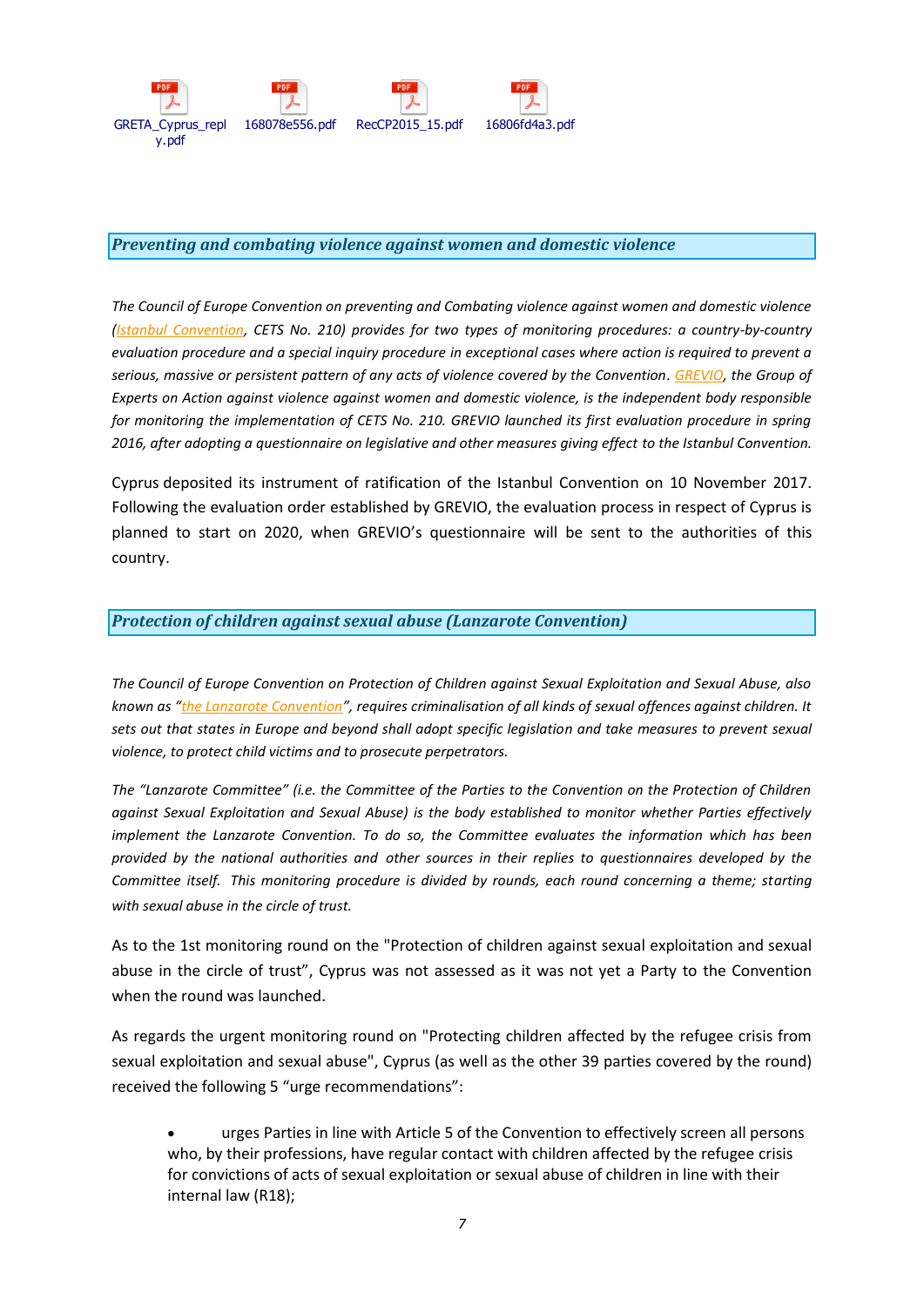since examining the family situation is important where there are suspicions of child sexual exploitation or abuse, urges Parties to take the necessary measures to avoid risks that the child may be abused or exploited in case of family reunification (R27);

 urges Parties that have not yet done so to take the necessary legislative or other measures to ensure that child victims of sexual exploitation and sexual abuse affected by the refugee crisis may benefit from therapeutic assistance, notably emergency psychological care (R29);

 urges Parties to encourage the co-ordination and collaboration of the different actors who intervene for and with children affected by the refugee crisis to ensure that appropriate support may be provided immediately after the disclosure of sexual exploitation and sexual abuse (R30);

 urges Parties to make use, within the context of the refugee crisis, of the specific cooperation tools already available in the framework of Europol/Interpol which are specifically aimed at identifying victims of sexual exploitation and sexual abuse (R33).

# <span id="page-7-0"></span>*Fight against corruption (GRECO)*

*The 'Group of States against Corruption' [\(GRECO\)](http://www.coe.int/t/dghl/monitoring/greco/default_en.asp) monitors all its members through a "horizontal" evaluation procedure within thematic evaluation rounds. The evaluation reports contain recommendations aimed at furthering the necessary legislative, institutional and practical reforms. Subsequently, the implementation of those recommendations is examined in the framework of a "compliance procedure", assessing whether they have been implemented satisfactorily, partly or have not been implemented 18 months after the adoption of the evaluation report.*

On 27 July 2016, GRECO published Cyprus'  $4<sup>th</sup>$  round Evaluation Report. It is available here: *[https://rm.coe.int/CoERMPublicCommonSearchServices/DisplayDCTMContent?documentId=0900001](https://rm.coe.int/CoERMPublicCommonSearchServices/DisplayDCTMContent?documentId=09000016806c2fb1) [6806c2fb1](https://rm.coe.int/CoERMPublicCommonSearchServices/DisplayDCTMContent?documentId=09000016806c2fb1)*. The compliance procedure is ongoing and an update will be available in the course of 2018.



#### <span id="page-7-1"></span>*Execution of judgments and decisions of the European Court of Human Rights*

#### <span id="page-7-2"></span>*Statistical data*

At 31 December 2017, there were 8 (9 cases at 31.12.2016) cases against Cyprus pending before the Committee of Ministers for supervision of their execution. Among these cases, 4 cases were "leading cases" evidencing more or less important general problems (5 "leading" cases at 31.12.2016).

In 2017, the CM was seized by 1 new leading case (3 leading cases in 2016) and there was no just satisfaction awarded in 2017 ( $\epsilon$  6 000 awarded in 2016). In 2018<sup>1</sup>, the CM was seized by 2 new leading cases and the sums awarded in 2018 as just satisfaction amount to  $\epsilon$  17 800.

In 2017, 2 cases (2 closed cases in 2016) were closed by the adoption of a Final Resolution.

<span id="page-7-3"></span>*Main cases / groups of cases under the Committee of Ministers' supervision*

*<sup>1</sup>* Statistical data at 14th June 2018.